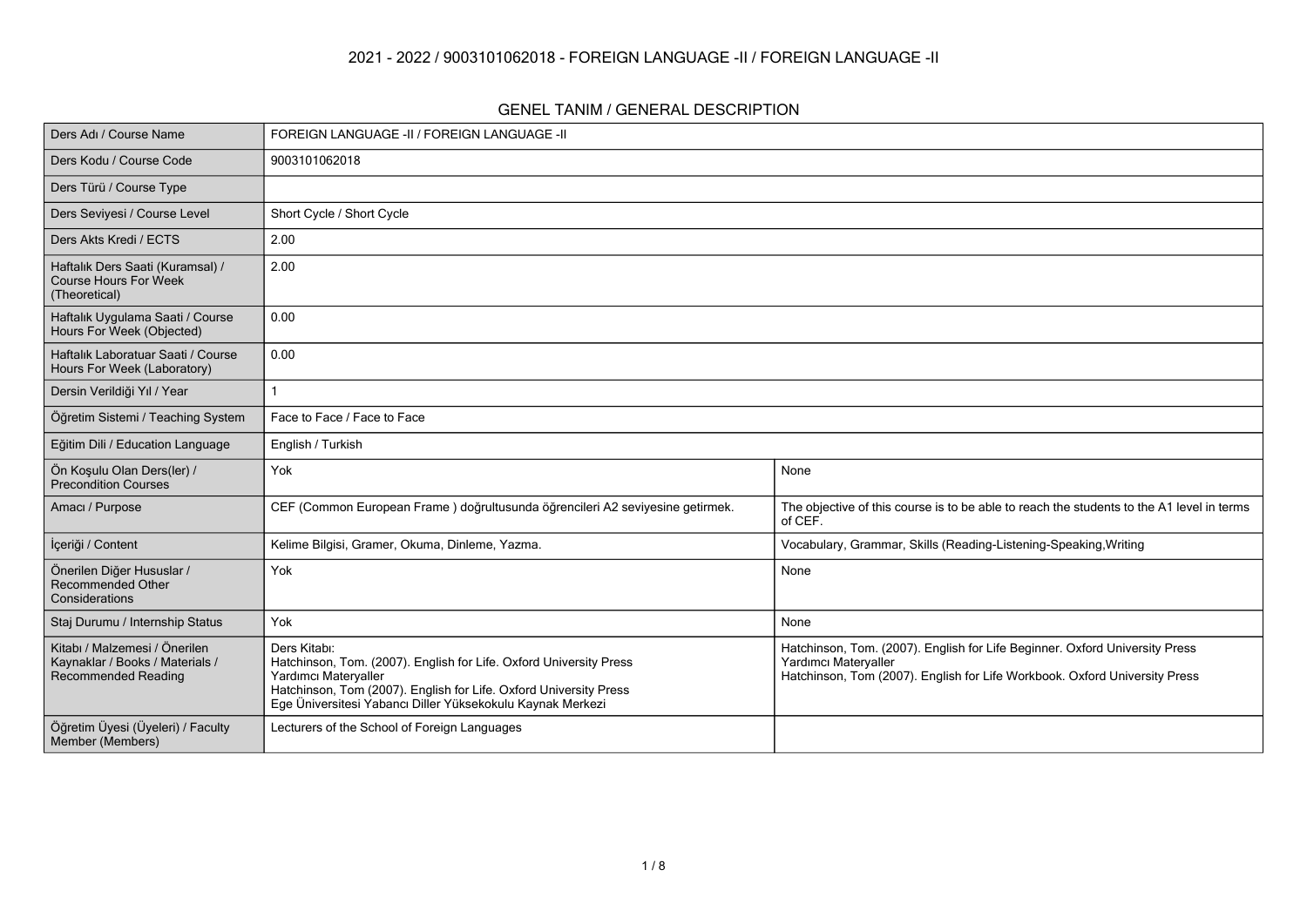# **ÖĞRENME ÇIKTILARI / LEARNING OUTCOMES**

| Dinleme becerisi doğrultusunda çok yaygın kullanılan kelimeleri fark edebilmek, alışveriş, basit mesaj<br>ve uyarıları anlayabilme                                                                                            | 1) While listening to be able to recognize familiar words and very basic phrases when people speak<br>slowly and clearly              |
|-------------------------------------------------------------------------------------------------------------------------------------------------------------------------------------------------------------------------------|---------------------------------------------------------------------------------------------------------------------------------------|
| Okuma becerisi doğrultusunda kısa ve basit parçaları okuyabilme, günlük materyallerden tahmin<br>edilebilir spesifik bilgiler bulabilme, reklam, zaman cetveli ve çok kısa kişisel mekutupları<br>anlayabilmek.               | 2) While reading to understand familiar names, words and very simple sentences for example on<br>notices and posters or in catalogues |
| Konuşma becerisi doğrultusunda basit kurulmuş cümlelerle kendini tanıtmak. Çok belirgin konular<br>üzerinde sorulan kolay sorulara cevap verebilmek. Eğitim, meslek ve kişisel bilgiler hakkında basit<br>cümleler kurabilmek | 3) While speaking, to be able to interact in a simple way and use simple phrases and sentences to<br>describe people and places       |
| Yazma becerisi doğrultusunda acil ihtiyaçlar esnasında kısa notlar ve mesajlar yazabilmek                                                                                                                                     | Yazma becerisi doğrultusunda acil ihtiyaçlar esnasında kısa notlar ve mesajlar yazabilmek                                             |

**HAFTALIK DERS İÇERİĞİ / DETAILED COURSE OUTLINE**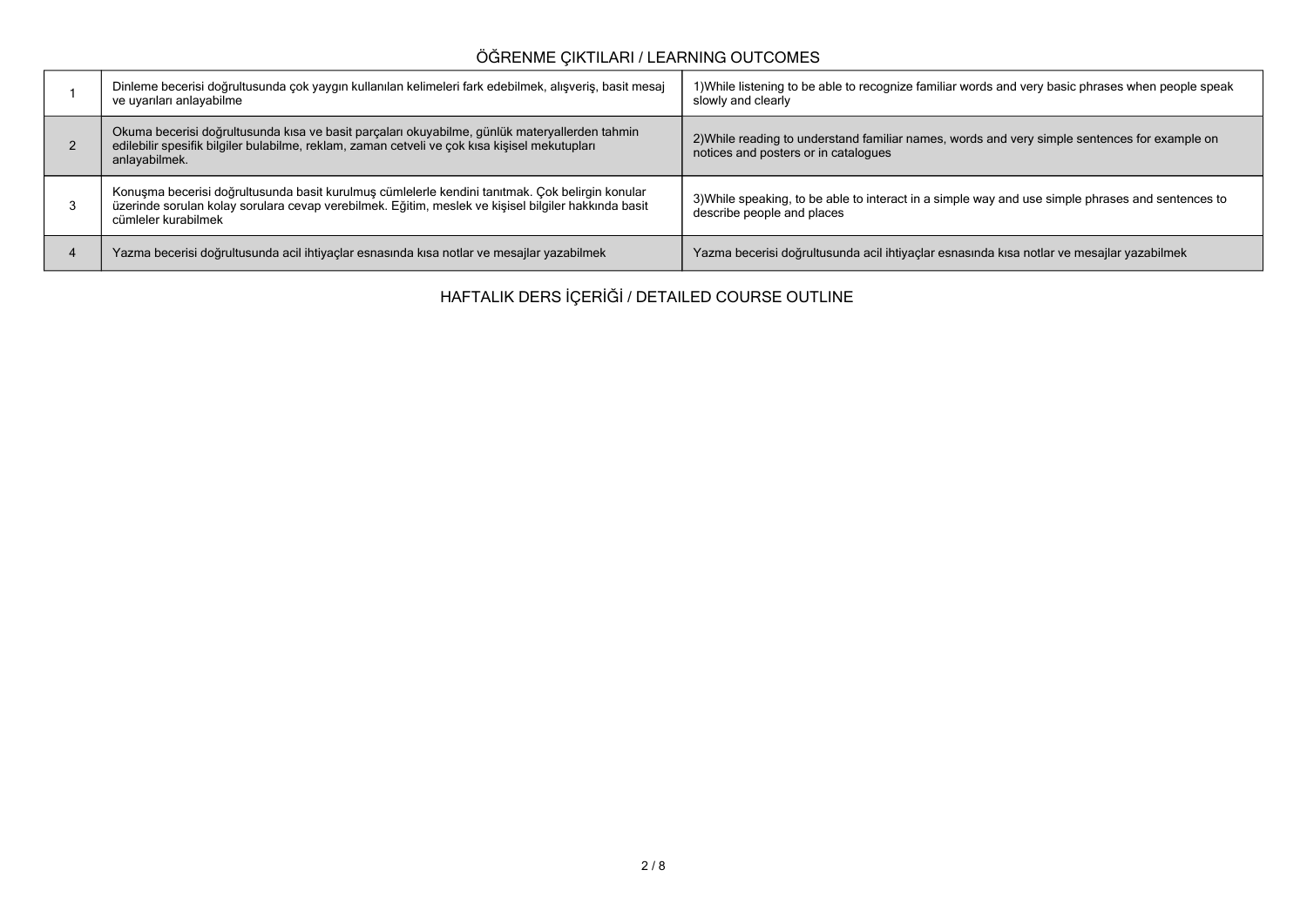| Hafta / Week   |                                                                                                                                                  |                                                                     |     |                                                                       |                           |
|----------------|--------------------------------------------------------------------------------------------------------------------------------------------------|---------------------------------------------------------------------|-----|-----------------------------------------------------------------------|---------------------------|
|                | Teorik Dersler / Theoretical                                                                                                                     | Uygulama                                                            | Lab | Öğretim Yöntem ve<br>Teknikleri/Teaching Methods<br><b>Techniques</b> | Ön Hazırlık / Preliminary |
| $\mathbf 1$    | Lesson 41-42-43-44<br>Sıfatlar, renkler<br>Have / has got pozitif-negatif cümleler<br>Email ve mektupla haber verme<br>Hikaye: That's Life Blm 6 | Sunum, okuma, alıştırma, dinleme<br>(Sayfa 41-44)                   |     |                                                                       |                           |
|                | Lesson 41-42-43-44<br>Adjectives, colors<br>Have / has got, statements<br>Giving news in emails and letters<br>Story: That's Life Epi.6          | Presentation, reading, practice,<br>listening, speaking Page: 41-44 |     |                                                                       |                           |
|                | Teorik Dersler / Theoretical                                                                                                                     | Uygulama                                                            | Lab | Öğretim Yöntem ve<br>Teknikleri/Teaching Methods<br>Techniques        | Ön Hazırlık / Preliminary |
| 2              | Lesson 45-46-47-48<br>Parts of the body, articles<br>Have / has got soru formlari<br>Hastalıkları tanımlama<br>Nesneleri sorma (Have you got)    | Sunum, okuma, alıştırma,<br>dinleme.<br>konuşma (Sf.45-48)          |     |                                                                       |                           |
|                | Lesson 45-46-47-48<br>Parts of rthe body, articles<br>Have / has got questions<br>Describing illnesses<br>Asking for things                      | Presentation, reading, practice,<br>listening, speaking Page: 45-48 |     |                                                                       |                           |
|                | Teorik Dersler / Theoretical                                                                                                                     | Uygulama                                                            | Lab | Öğretim Yöntem ve<br>Teknikleri/Teaching Methods<br><b>Techniques</b> | Ön Hazırlık / Preliminary |
| 3              | Lesson 49-50-51-52<br>Aktiviteler<br>Kabiliyet can / can't<br>İş görüşmesi<br>Hikaye: That's Life Blm.7                                          | Sunum, okuma, alıştırma,<br>dinleme.<br>konuşma (Sf.45-48)          |     |                                                                       |                           |
|                | Lesson 49-50-51-52<br><b>Activities</b><br>Can / can't<br>A job interview<br>Story: That's Life Epi 7                                            | Presentation, reading, practice,<br>listening, speaking Page: 49-52 |     |                                                                       |                           |
|                | Teorik Dersler / Theoretical                                                                                                                     | Uygulama                                                            | Lab | Öğretim Yöntem ve<br>Teknikleri/Teaching Methods<br><b>Techniques</b> | Ön Hazırlık / Preliminary |
| $\overline{4}$ | Lesson 49-50-51-52<br>Aktiviteler<br>Kabiliyet can / can't<br>İş görüşmesi<br>Hikaye: That's Life Blm.7                                          | Sunum, okuma, alıştırma,<br>dinleme, konuşma (Sf.49-52)             |     |                                                                       |                           |
|                | Lesson 53-54-55-56<br>Parts of a house<br>There is / there are: statements-questions<br>Decribing a house<br>Asking where places are             | Presentation, reading, practice,<br>listening, speaking Page: 53-56 |     |                                                                       |                           |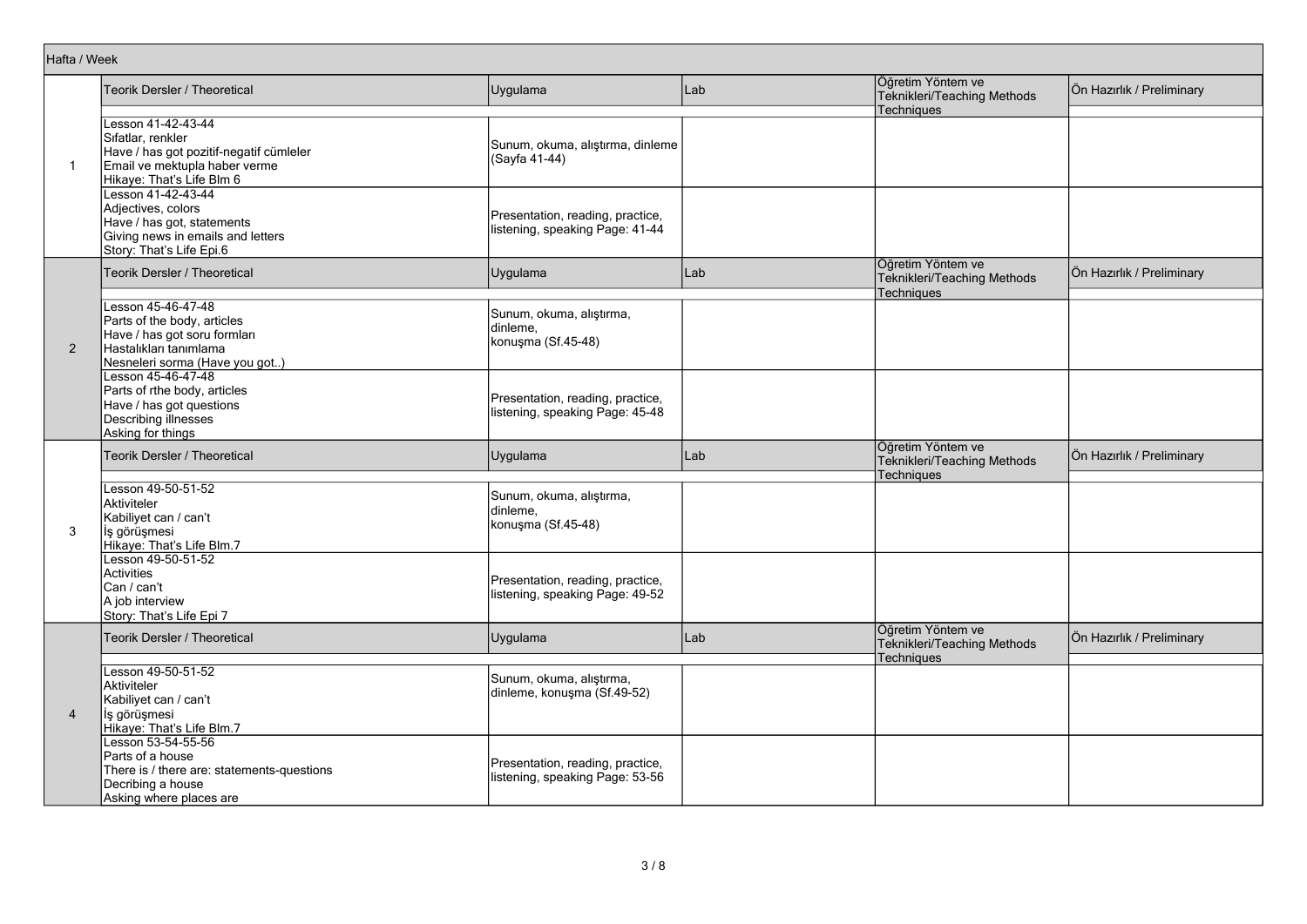|                | Teorik Dersler / Theoretical                                                                                                | Uygulama                                                            | Lab | Öğretim Yöntem ve<br>Teknikleri/Teaching Methods<br>Techniques        | Ön Hazırlık / Preliminary |
|----------------|-----------------------------------------------------------------------------------------------------------------------------|---------------------------------------------------------------------|-----|-----------------------------------------------------------------------|---------------------------|
| $\sqrt{5}$     | Lesson 53-54-55-56<br>Parts of a house<br>there is / there are cümle ve sorular Evi tanımlama<br>Yer sorma                  | Sunum, okuma, alıştırma,<br>dinleme, konuşma (Sf.53-56)             |     |                                                                       |                           |
|                | Lesson 57-58-59-60<br>Clothes, plurals<br>Present Continuous statements<br>Describing clothes<br>Story: 'That's Life' Epi.8 | Presentation, reading, practice,<br>listening, speaking Page: 57-60 |     |                                                                       |                           |
|                | Teorik Dersler / Theoretical                                                                                                | Uygulama                                                            | Lab | Öğretim Yöntem ve<br>Teknikleri/Teaching Methods<br><b>Techniques</b> | Ön Hazırlık / Preliminary |
| 6              | Lesson 61-62<br>Ulaşım<br>Şimdiki zaman soru formları                                                                       | Sunum, okuma, alıştırma,<br>dinleme, konuşma (sf.57-60)             |     |                                                                       |                           |
|                | Lesson 61-62<br>Transport<br>Present Continuous questions                                                                   | Presentation, reading, practice,<br>listening, speaking Page: 61-62 |     |                                                                       |                           |
|                | Teorik Dersler / Theoretical                                                                                                | Uygulama                                                            | Lab | Öğretim Yöntem ve<br>Teknikleri/Teaching Methods<br><b>Techniques</b> | Ön Hazırlık / Preliminary |
| $\overline{7}$ | Lesson $61-62$<br>Ulasım<br>Simdiki zaman soru formları                                                                     | Sunum, okuma, alıştırma,<br>dinleme, konuşma (Sf.61-62)             |     |                                                                       |                           |
| 8<br>9         | Lesson $63-64$<br>Postcards<br>Talking about plans                                                                          | Presentation, reading, practice,<br>listening, speaking Page: 63-64 |     |                                                                       |                           |
|                | Teorik Dersler / Theoretical                                                                                                | Uygulama                                                            | Lab | Öğretim Yöntem ve<br>Teknikleri/Teaching Methods<br><b>Techniques</b> | Ön Hazırlık / Preliminary |
|                | Ara sınav                                                                                                                   | Lesson 63-64<br>Kartpostallar<br>Planlar hakkında konuşma           |     |                                                                       |                           |
|                | Midterm                                                                                                                     |                                                                     |     |                                                                       |                           |
|                | Teorik Dersler / Theoretical                                                                                                | Uygulama                                                            | Lab | Öğretim Yöntem ve<br>Teknikleri/Teaching Methods<br><b>Techniques</b> | Ön Hazırlık / Preliminary |
|                | Lesson 65-66<br>Yerler<br>Geçmiş zaman 'to be' cümleleri                                                                    | Sunum, okuma, alıştırma,<br>dinleme, konuşma (Sf.65-66)             |     |                                                                       |                           |
|                | Lesson 65-66<br>Places<br>Past Simple: 'to be' statements<br>Past time expressions                                          | Presentation, reading, practice,<br>listening, speaking Page: 65-66 |     |                                                                       |                           |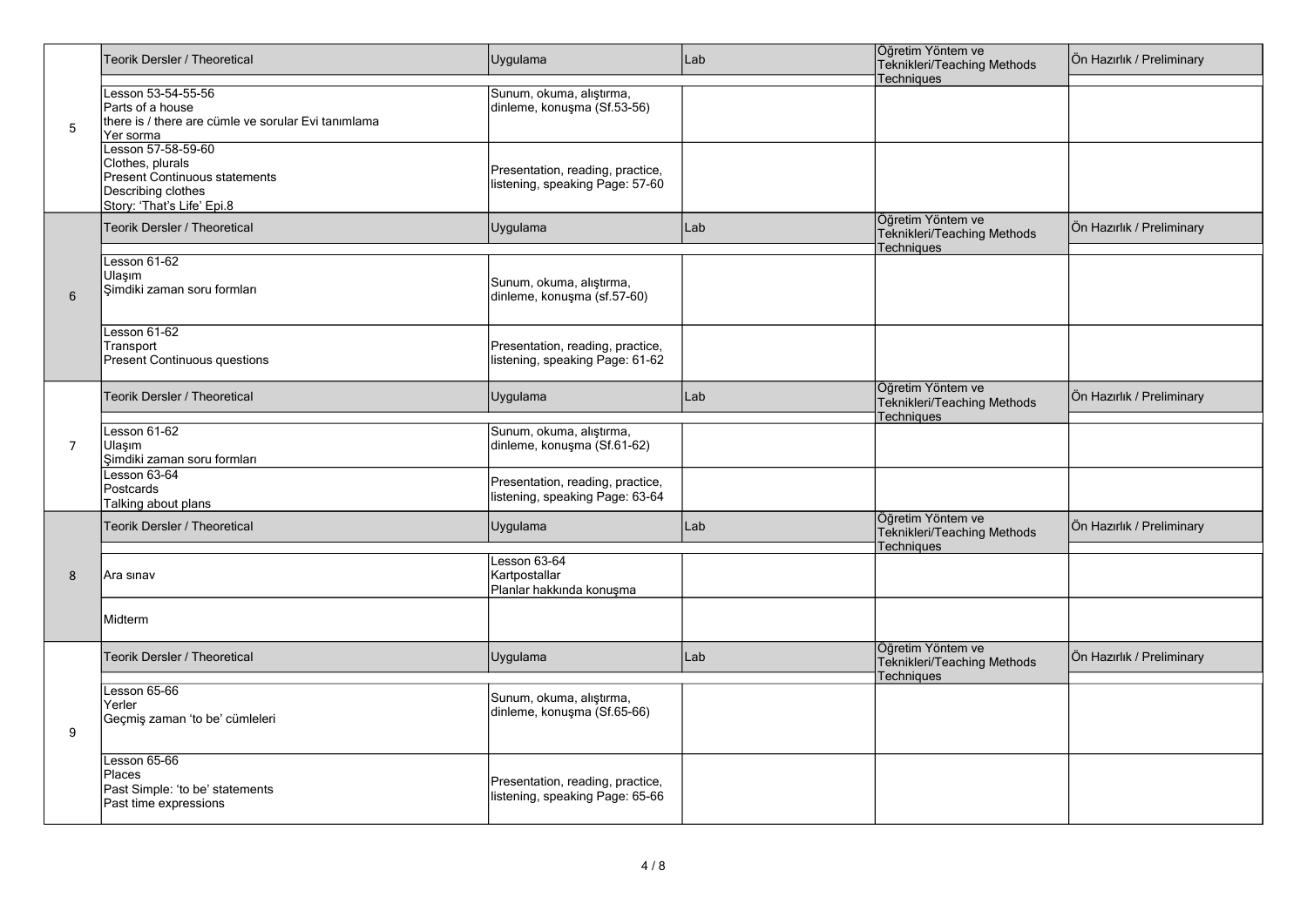|    | Teorik Dersler / Theoretical                                                                                                                           | Uygulama                                                            | Lab | Öğretim Yöntem ve<br>Teknikleri/Teaching Methods<br>Techniques        | Ön Hazırlık / Preliminary |
|----|--------------------------------------------------------------------------------------------------------------------------------------------------------|---------------------------------------------------------------------|-----|-----------------------------------------------------------------------|---------------------------|
| 10 | Lesson 67-68-69-70<br>Birinin nerede olduğunu sorma (was/were)<br>Hikaye: That's Life Blm 9<br>Acil servisler<br>Geçmiş zaman düzenli fiiler           | Sunum, okuma, alıştırma,<br>dinleme, konuşma (Sf.67-70)             |     |                                                                       |                           |
|    | Lesson 67-68-69-70<br>Asking where somebody was<br>Story: 'That's Life' Epi 9<br>Emergency services<br>Past Simple, regular verbs, positive statements | Presentation, reading, practice,<br>listening, speaking Page: 67-70 |     |                                                                       |                           |
|    | <b>Teorik Dersler / Theoretical</b>                                                                                                                    | Uygulama                                                            | Lab | Öğretim Yöntem ve<br><b>Teknikleri/Teaching Methods</b><br>Techniques | Ön Hazırlık / Preliminary |
| 11 | Lesson 71-72-73<br>Gazete makalesi<br>Günler, Yılın ayları<br>Düzensiz fiiler                                                                          | Sunum, okuma, alıştırma,<br>dinleme, konuşma (Sf.71-73)             |     |                                                                       |                           |
|    | Lesson 71-72-73<br>A newspaper story<br>Talking about dates<br>Irregular past forms                                                                    | Presentation, reading, practice,<br>listening, speaking Page: 71-73 |     |                                                                       |                           |
| 12 | Teorik Dersler / Theoretical                                                                                                                           | Uygulama                                                            | Lab | Öğretim Yöntem ve<br>Teknikleri/Teaching Methods<br>Techniques        | Ön Hazırlık / Preliminary |
|    | Lesson 74-75-76<br>Geçmiş zaman negatif cümleler<br>Geçmiş hakkında dinleme<br>Hikaye: That's Life Blm 10                                              | Sunum, okuma, alıştırma,<br>dinleme, konuşma (Sf.74-76)             |     |                                                                       |                           |
|    | Lesson 74-75-76<br>Past Simple negative statements<br>My early life<br>Story: 'That's life' Epi.10                                                     | Presentation, reading, practice,<br>listening, speaking Page: 74-76 |     |                                                                       |                           |
|    | <b>Teorik Dersler / Theoretical</b>                                                                                                                    | Uygulama                                                            | Lab | Öğretim Yöntem ve<br>Teknikleri/Teaching Methods<br><b>Techniques</b> | Ön Hazırlık / Preliminary |
| 13 | Lesson 77-78<br>Hafta sonu aktiviteleri<br>Geçmiş zaman soru formları                                                                                  | Sunum, okuma, alıştırma,<br>dinleme, konuşma (Sf.77-78)             |     |                                                                       |                           |
|    | <b>Lesson 77-78</b><br><b>Weekend activities</b><br>Past Simple, questions                                                                             | Presentation, reading, practice,<br>listening, speaking Page: 77-78 |     |                                                                       |                           |
|    | <b>Teorik Dersler / Theoretical</b>                                                                                                                    | Uygulama                                                            | Lab | Öğretim Yöntem ve<br>Teknikleri/Teaching Methods<br><b>Techniques</b> | Ön Hazırlık / Preliminary |
| 14 | Lesson 79-80<br>Geçen hafta sonu hakkında konuşma<br>Diyalog oluşturma                                                                                 | Sunum, okuma, alıştırma,<br>dinleme, konuşma                        |     |                                                                       |                           |
|    | Lesson 79-80<br>Talking about last weekend<br>Building a conversation                                                                                  | Presentation, reading, practice,<br>listening, speaking Page: 79-80 |     |                                                                       |                           |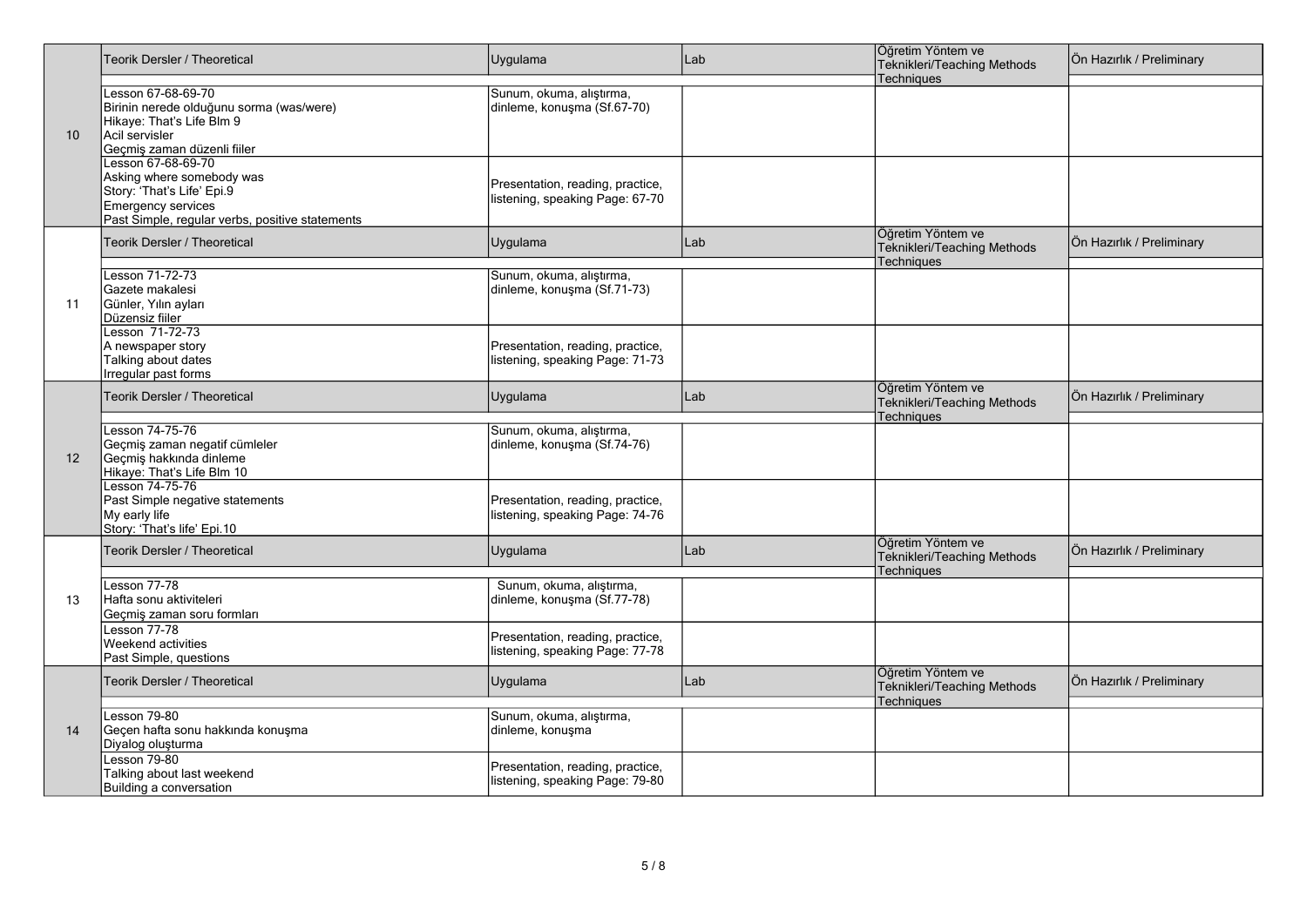|    | Teorik Dersler / Theoretical            | Uygulama                                     | Lab | Öğretim Yöntem ve<br>Teknikleri/Teaching Methods | Ön Hazırlık / Preliminary |
|----|-----------------------------------------|----------------------------------------------|-----|--------------------------------------------------|---------------------------|
|    |                                         |                                              |     | Techniques                                       |                           |
| 15 | Okuma<br>Konuşma<br>Alıştırmalar        | Sunum, okuma, alıştırma,<br>dinleme, konuşma |     |                                                  |                           |
|    | Reading<br>Speaking<br><b>Exercises</b> | Presentation, reading, writing,<br>speaking  |     |                                                  |                           |
|    | Teorik Dersler / Theoretical            | Uygulama                                     | Lab | Öğretim Yöntem ve<br>Teknikleri/Teaching Methods | Ön Hazırlık / Preliminary |
|    |                                         |                                              |     | Techniques                                       |                           |
| 16 | <b>Final Sinavi</b>                     |                                              |     |                                                  |                           |
|    | lFinal Exam                             |                                              |     |                                                  |                           |

## **DEĞERLENDİRME / EVALUATION**

| Yarıyıl (Yıl) İçi Etkinlikleri / Term (or Year) Learning Activities | Sayı /<br>Number | Katkı Yüzdesi /<br>Percentage of<br>Contribution (%) |
|---------------------------------------------------------------------|------------------|------------------------------------------------------|
| Ara Sinav / Midterm Examination                                     |                  | 100                                                  |
| Toplam / Total:                                                     |                  | 100                                                  |
| Başarı Notuna Katkı Yüzdesi / Contribution to Success Grade(%):     |                  | 20                                                   |

| Yarıyıl (Yıl) Sonu Etkinlikleri / End Of Term (or Year) Learning Activities | Sayı /<br>Number | Katkı Yüzdesi /<br>Percentage of<br>Contribution (%) |
|-----------------------------------------------------------------------------|------------------|------------------------------------------------------|
| Final Sinavi / Final Examination                                            |                  | 100                                                  |
| Toplam / Total:                                                             |                  | 100                                                  |
| Başarı Notuna Katkı Yüzdesi / Contribution to Success Grade(%):             |                  | 80                                                   |

| Etkinliklerinin Başarı Notuna Katkı Yüzdesi(%) Toplamı / Total Percentage of Contribution (%) to Success Grade: | 100 |
|-----------------------------------------------------------------------------------------------------------------|-----|
| Değerlendirme Tipi / Evaluation Type:                                                                           |     |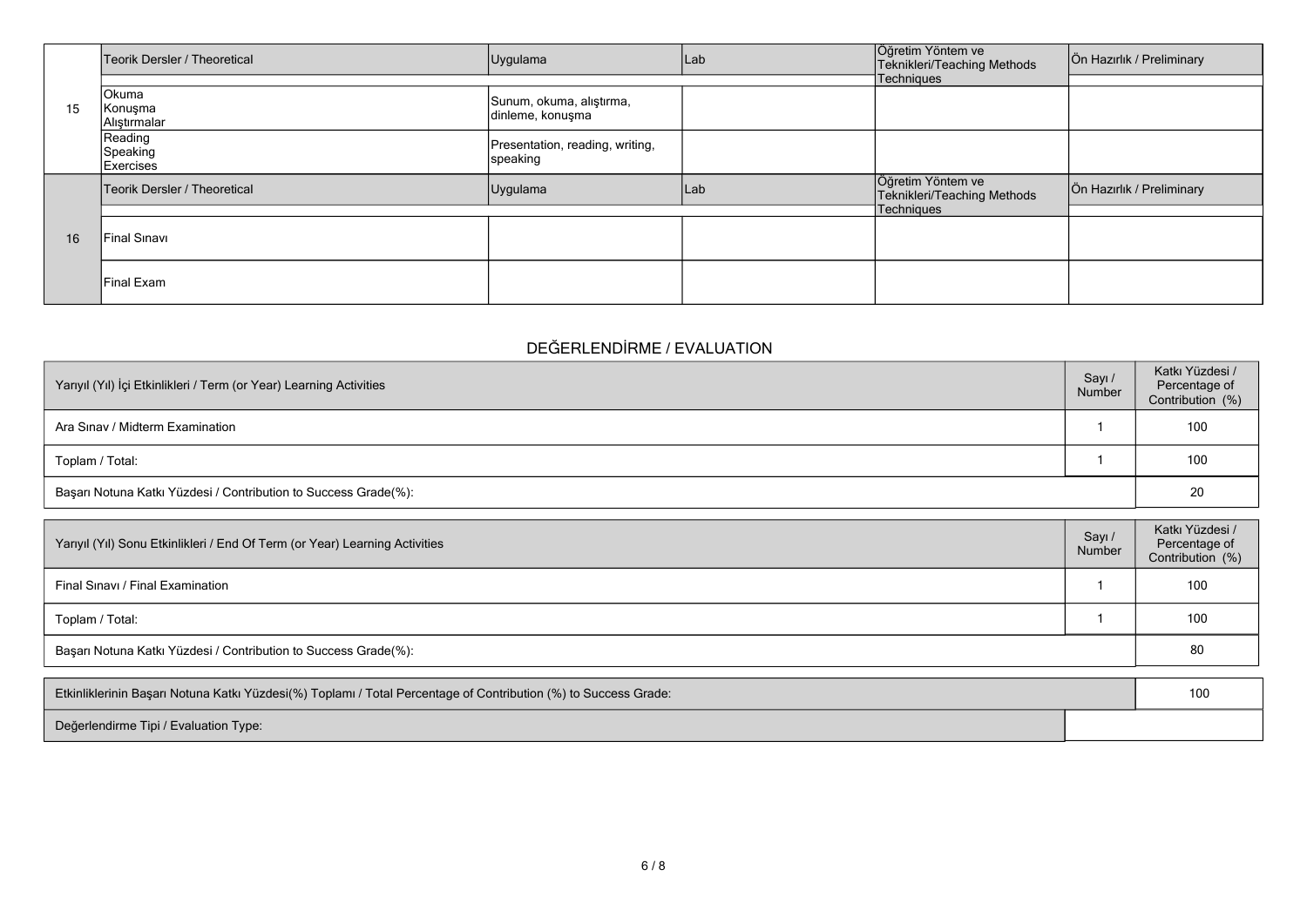## **İŞ YÜKÜ / WORKLOADS**

| Etkinlikler / Workloads                                                                                                                                                            | Sayı /<br>Number | Süresi<br>(Saat) /<br>Duration<br>(Hours) | Toplam İş Yükü<br>(Saat) / Total<br>Work Load<br>(Hour) |
|------------------------------------------------------------------------------------------------------------------------------------------------------------------------------------|------------------|-------------------------------------------|---------------------------------------------------------|
| Ara Sınav / Midterm Examination                                                                                                                                                    |                  | 1.00                                      | 1.00                                                    |
| Final Sinavi / Final Examination                                                                                                                                                   |                  | 1.00                                      | 1.00                                                    |
| Derse Katılım / Attending Lectures                                                                                                                                                 | 14               | 2.00                                      | 28.00                                                   |
| Ara Sınav İçin Bireysel Çalışma / Individual Study for Mid term Examination                                                                                                        |                  | 5.00                                      | 5.00                                                    |
| Final Sınavı içiin Bireysel Çalışma / Individual Study for Final Examination                                                                                                       |                  | 5.00                                      | 5.00                                                    |
| Multirom CD Çalışması / Multirom CD Work                                                                                                                                           | 9                | 1.00                                      | 9.00                                                    |
| Toplam / Total:                                                                                                                                                                    | 27               | 15.00                                     | 49.00                                                   |
| Dersin AKTS Kredisi = Toplam İş Yükü (Saat) / 30.00 (Saat/AKTS) = 49.00/30.00 = 1.63 ~ / Course ECTS Credit = Total Workload (Hour) / 30.00 (Hour / ECTS) = 49.00 / 30.00 = 1.63 ~ |                  |                                           |                                                         |